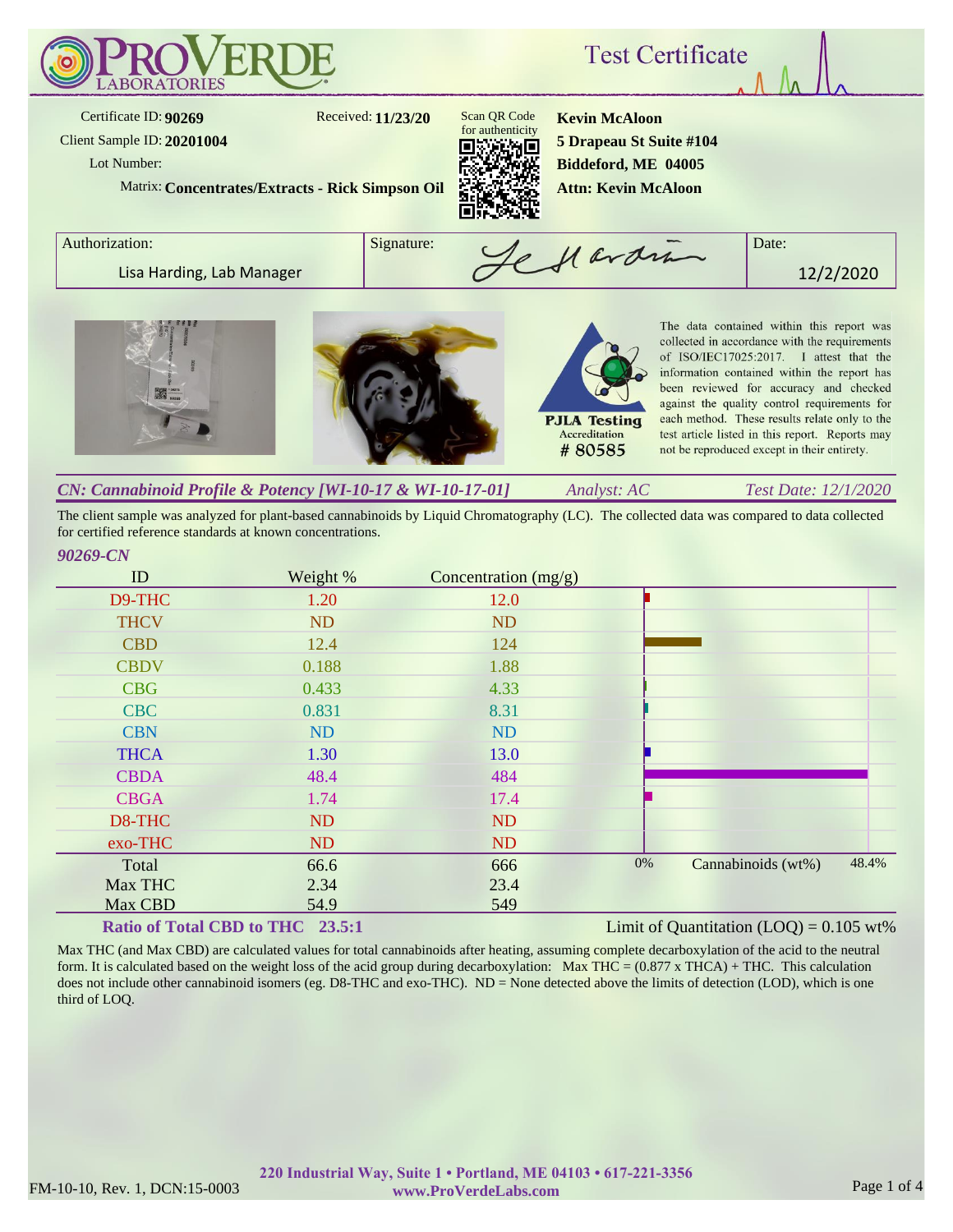Kevin McAloon Certificate ID: 90269 (20201004 (Concentrates/Extracts - Rick Simpson Oil (RSO))

| <b>PST: Pesticide Analysis [WI-10-11]</b><br><i>Test Date: 11/28/2020</i><br>Analyst: LCH |
|-------------------------------------------------------------------------------------------|
|-------------------------------------------------------------------------------------------|

The client sample was anlayzed for pesticides using Liquid Chromatography with Mass Spectrometric detection (LC/MS/MS). The method used for sample prep was based on the European method for pesticide analysis (EN 15662).

#### *90269-PST*

| Analyte            | CAS           | Result    | Units | <b>LLD</b> | Limits (ppb) | <b>Status</b> |
|--------------------|---------------|-----------|-------|------------|--------------|---------------|
| Abamectin          | 71751-41-2    | ND        | ppb   | 0.20       | 300          | <b>PASS</b>   |
| Spinosad           | 168316-95-8   | ND        | ppb   | 0.10       | 3000         | <b>PASS</b>   |
| Pyrethrin          | 8003-34-7     | ND        | ppb   | 0.10       | 1000         | <b>PASS</b>   |
| Trifloxystrobin    | 141517-21-7   | ND        | ppb   | 0.10       | 30000        | <b>PASS</b>   |
| Spirotetramat      | 203313-25-1   | ND        | ppb   | 0.10       | 13000        | <b>PASS</b>   |
| Spiromesifen       | 283594-90-1   | <b>ND</b> | ppb   | 0.10       | 12000        | <b>PASS</b>   |
| Piperonyl butoxide | $51 - 03 - 6$ | ND        | ppb   | 0.10       | 8000         | <b>PASS</b>   |
| Paclobutrazol      | 76738-62-0    | ND        | ppb   | 0.10       | 10           | <b>PASS</b>   |
| Myclobutanil       | 88671-89-0    | ND        | ppb   | 0.10       | 9000         | <b>PASS</b>   |
| Imidacloprid       | 138261-41-3   | ND        | ppb   | 0.10       | 3000         | <b>PASS</b>   |
| Imazalil           | 35554-44-0    | ND        | ppb   | 0.10       | 10           | <b>PASS</b>   |
| Fenoxycarb         | 72490-01-8    | ND        | ppb   | 0.10       | 10           | <b>PASS</b>   |
| Etoxazole          | 153233-91-1   | ND        | ppb   | 0.10       | 1500         | <b>PASS</b>   |
| <b>Dichlorvos</b>  | $62 - 73 - 7$ | ND        | ppb   | 3.00       | 10           | <b>PASS</b>   |
| Cyfluthrin         | 68359-37-5    | ND        | ppb   | 0.50       | 1000         | <b>PASS</b>   |
| <b>Bifenthrin</b>  | 82657-04-3    | ND        | ppb   | 0.20       | 500          | <b>PASS</b>   |
| <b>Bifenazate</b>  | 149877-41-8   | ND        | ppb   | 0.10       | 5000         | <b>PASS</b>   |
| Azoxystrobin       | 131860-33-8   | ND        | ppb   | 0.10       | 40000        | <b>PASS</b>   |

\* Testing limits for ingestion established by the State of California: CCR, Title 16, Division 42, Chapter 5, Section 5313. ND indicates "none detected" above the lower limit of detection (LLD). Analytes marked with (\*) indicate analytes for which no recovery was observed for a prespiked matrix sample.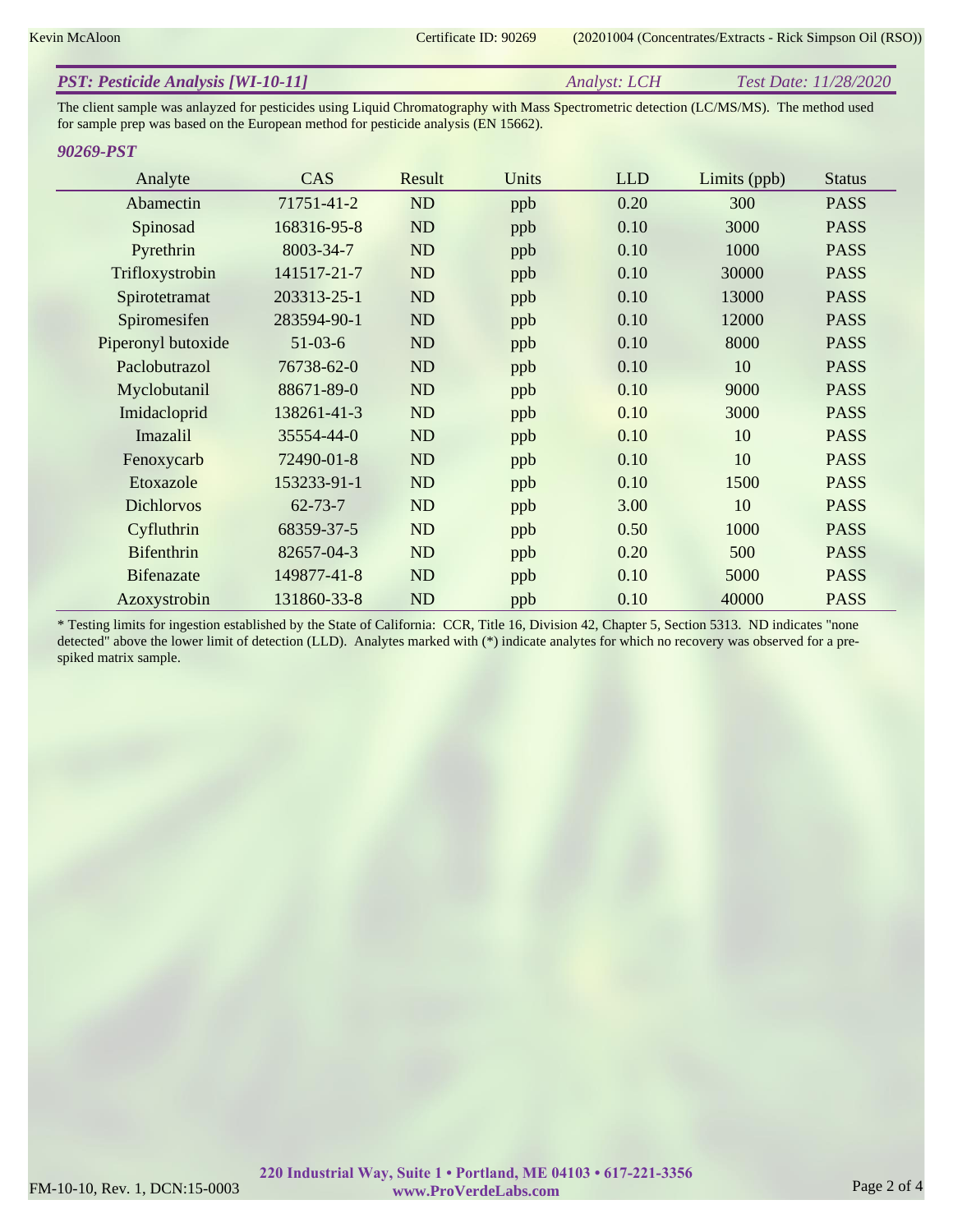| <b>TP: Terpenes Profile [WI-10-08]</b> | Analyst: AC | Test Date: 11/30/2020 |
|----------------------------------------|-------------|-----------------------|
|----------------------------------------|-------------|-----------------------|

Client sample analysis was performed using full evaporative technique (FET) headspace sample delivery and gas chromatographic (GC) compound separation. A combination of flame ionization detection (FID) and/or mass spectrometric (MS) detection with mass spectral confirmation against the National Institute of Standards and Technology (NIST) Mass Spectral Database, Revision 2017 were used. Chromatographic and/or mass spectral data were processed by quantitatively comparing the analytical peak areas against calibration curves prepared from certified reference standards.

#### *90269-TP*

| Compound           | CAS            | Conc. $(wt\%)$ | Conc. (ppm) | <b>Qualitative Profile</b> |
|--------------------|----------------|----------------|-------------|----------------------------|
| alpha-pinene       | 80-56-8        | 0.0065         | 64.5        |                            |
| camphene           | 79-92-5        | 0.0009         | 9.40        |                            |
| myrcene            | 123-36-3       | 0.0687         | 687         |                            |
| beta-pinene        | $127 - 91 - 3$ | 0.0047         | 46.8        |                            |
| 3-carene           | 13466-78-9     | 0.0042         | 41.8        |                            |
| alpha-terpinene    | $99 - 86 - 5$  | 0.0177         | 177         |                            |
| Ocimene-1          |                | 0.0011         | 10.8        |                            |
| limonene           | 138-86-3       | 0.0299         | 299         |                            |
| p-cymene           | $99 - 87 - 6$  | 0.0026         | 26.2        |                            |
| Ocimene-2          |                | 0.0217         | 217         |                            |
| eucalyptol         | 470-82-6       | 0.0271         | 271         |                            |
| gamma-terpinene    | 99-85-4        | 0.0226         | 226         |                            |
| terpinolene        | 586-62-9       | 0.0837         | 837         |                            |
| linalool           | 78-70-6        | 0.0599         | 599         |                            |
| isopulegol         | 89-79-2        | 0.0047         | 47.4        |                            |
| beta-caryophyllene | $87 - 44 - 5$  | 0.386          | 3,860       |                            |
| humulene           | 6753-98-6      | 0.111          | 1,110       |                            |
|                    |                |                | wt%         | 0.50<br>0.25<br>0.00       |

## Total Terpene: 0.9 wt%

\* Certified reference standard not available for this compound. Concentration is estimated using the response factor from alpha-pinene.  $ND = None$ Detected. RL = Reporting Limit of 5 ppm.